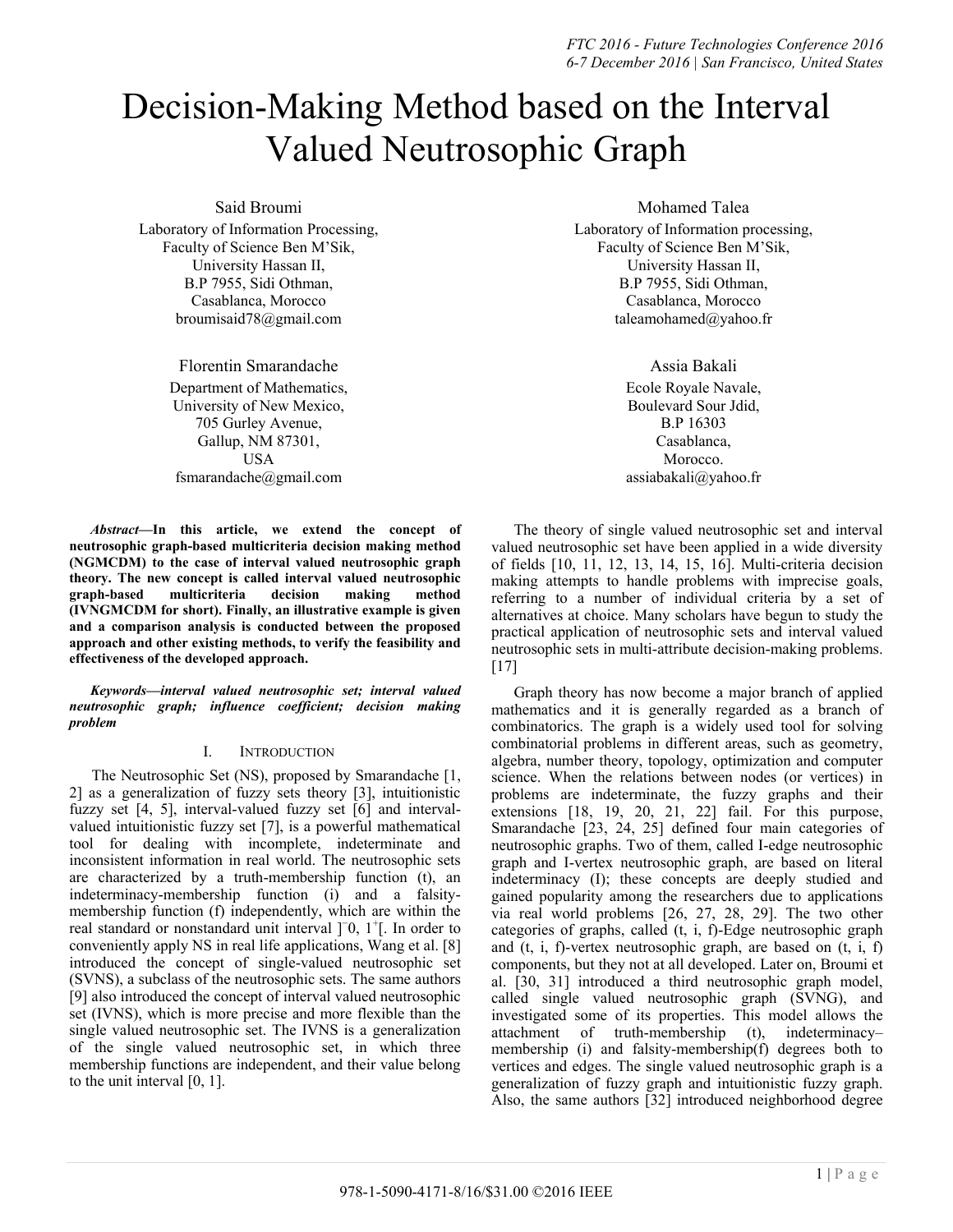of a vertex and closed neighborhood degree of a vertex in single valued neutrosophic graph, as a generalization of neighborhood degree of a vertex and closed neighborhood degree of a vertex in fuzzy graph and intuitionistic fuzzy graph. Moreover, Broumi et al. [33] introduced the concept of interval valued neutrosophic graph as a generalization fuzzy graph, intuitionistic fuzzy graph, interval valued fuzzy graph, interval valued intuitionistic fuzzy graph and single valued neutrosophic graph, discussing some properties with proofs and examples. In addition, Broumi et al. [34] proposed some operations - such as Cartesian product, composition, union and join - on interval valued neutrosophic graphs, and investigated some properties. Withal, Broumi et al. [35] discussed a sub class of interval valued neutrosophic graph, called strong interval valued neutrosophic graph, and introduced as well some operations - such as Cartesian product, composition and join of two strong interval valued neutrosophic graph - with proofs. Recently, Broumi et al. [36, 37] propounded the concept of bipolar single valued neutrosophic graph as a generalization of fuzzy graph, intuitionistic fuzzy graph, Ngraph [38], bipolar fuzzy graph [39] and single valued neutrosophic graph, and studied some properties.

In this paper, we extend the concept of neutrosophic graph-based multicriteria decision making (NGMADM) method, introduced by Shain [40] to solve MCDM problems with interval valued neutrosophic information.

The paper is organized as follows: in the  $2<sup>nd</sup>$  section, we give all the basic definitions to be employed in later sections, related to single valued neutrosophic graph and interval valued neutrosophic graph; in the  $3<sup>rd</sup>$  section, we present the neutrosophic graph-based multicriteria decision making (NGMCDM) method; in the  $4^{\text{th}}$  section, we present an application of interval valued neutrosophic graphs in decision making; in the  $5<sup>th</sup>$  section, an illustrative example is given, and then a comparison analysis is conducted between the proposed approach and other existing methods, in order to verify its feasibility and effectiveness. Finally, the conclusions are drawn in the  $7<sup>th</sup>$  section.

#### II. PRELIMINARIES

In this section, we mainly recall some notions related to neutrosophic sets, single valued neutrosophic sets, interval valued neutrosophic sets, single valued neutrosophic graphs and interval valued neutrosophic graphs, relevant to the present paper. The readers are referred to [1, 8, 9, 14, 30, 31].

**Definition 2.1** [1]. Let X be a space of points (objects) with generic elements in X denoted by x; then, the neutrosophic set A (NS A) is an object having the form  $A =$  $\{<\mathbf{x}:\mathbf{T}_{A}(\mathbf{x}), \mathbf{I}_{A}(\mathbf{x}), \mathbf{F}_{A}(\mathbf{x})\}$ ,  $\mathbf{x} \in \mathbf{X}\}$ , where the functions T, I,  $\vec{F}$ : X→ $\vec{J}$ =0,1<sup>+</sup> define respectively a truth-membership function, an indeterminacy-membership function, and a falsity-membership function of the element  $x \in X$  to the set A, with the condition:

$$
T_0 \le T_A(x) + I_A(x) + F_A(x) \le 3^+.
$$
\n(1)

The functions  $T_A(x)$ ,  $I_A(x)$  and  $F_A(x)$  are real standard or nonstandard subsets of  $]$ <sup>-</sup>0,1<sup>+</sup>[.

Since it is difficult to apply NSs to practical problems, Wang et al. [8] introduced the concept of a SVNS, which is an instance of a NS and can be used in real scientific and engineering applications.

**Definition 2.2** [8]. Let X be a space of points (objects) with generic elements in X denoted by x. A single valued neutrosophic set A (SVNS A) is characterized by a truthmembership function  $T_A(x)$ , an indeterminacy-membership function  $I_A(x)$ , and a falsity-membership function  $F_A(x)$ . For each point x in X,  $T_A(x)$ ,  $I_A(x)$ ,  $F_A(x) \in [0, 1]$ .

A SVNS A can be written as

$$
A = \{ \langle x: T_A(x), I_A(x), F_A(x) \rangle, x \in X \}. \tag{2}
$$

**Definition 2.3** [9]. Let X be a universe of discourse and Int  $[0,1]$  be the set of all closed subsets of  $[0,1]$ . Then, an interval neutrosophic set is defined as:

$$
A = \{ (x, T_A(x), I_A(x), F_A(x)) : x \in X \},
$$
 (3)

Where  $T_A: X \to \text{Int}[0,1]$ ,  $I_A: X \to \text{Int}[0,1]$  and  $F_A: X \to$ Int[0,1] with  $0 \leq \sup T_A(x) + \sup I_A(x) + \sup F_A(x) \leq 3$ , for all  $x \in X$ .

The intervals  $T_A(x)$ ,  $I_A(x)$  and  $F_A(x)$  denote the truthmembership degree, the indeterminacy-membership degree and the falsity membership degree of xto A, respectively.

For convenience, if  $T_A(x) = [T_A^L(x), T_A^U(x)]$ ,  $I_A(x)$  $[I_A^L(x), I_A^U(x)]$  and  $F(x) = [F_A^L(x), F_A^U(x)]$ , then:

$$
A = \{ \langle x, [T_A^L(x), T_A^U(x)], [I_A^L(x), I_A^U(x)], [I_A^L(x), I_A^U(x)] \rangle : x \in X \},
$$
\n(4)

with the condition,  $U(r) \perp$  cun  $I^{\text{U}}$  $\sup F_A^U(x) \leq 3$ , for all  $x \in X$ .

**Definition 2.4** [14]. Let  $\alpha = \langle [t^l, t^u], [i^l, i^u], [f^l, f^u] \rangle$  be an interval neutrosophic number; a score function  $S$  of the interval valued neutrosophic number can be defined by

$$
S(\alpha) = \frac{2+t^1+t^u-2i^1-2i^u-f^1-f^u}{4}
$$
 (5)  
where $S(\alpha) \in [-1,1]$ .

**Definition 2.5** [30]. Let  $A = (T_A, I_A, F_A)$  and  $B = (T_B, I_B,$  $F_B$ ) be single valued neutrosophic sets on a set *X*.

If  $A = (T_A, I_A, F_A)$  is a single valued neutrosophic relation on a set *X*, then  $A = (T_A, I_A, F_A)$  is called a single valued neutrosophic relation on  $B = (T_B, I_B, F_B)$ , if:

 $T_B(x, y) \leq min(T_A(x), T_A(y))$  $I_B(x, y) \ge \max(I_A(x), I_A(y))$ and

$$
F_B(x, y) \ge \max(F_A x), F_A(y)), \text{ for all } x, y \in X. \tag{6}
$$

A single valued neutrosophic relation *A* on *X*is called symmetric, if:

 $T_A(x, y) = T_A(y, x), I_A(x, y) = I_A(y, x), F_A(x, y) = F_A(y, x),$  $T_B(x, y) = T_B(y, x), I_B(x, y) = I_B(y, x)$  and  $F_B(x, y) = F_B(y, x),$ for all  $x, y \in X$ .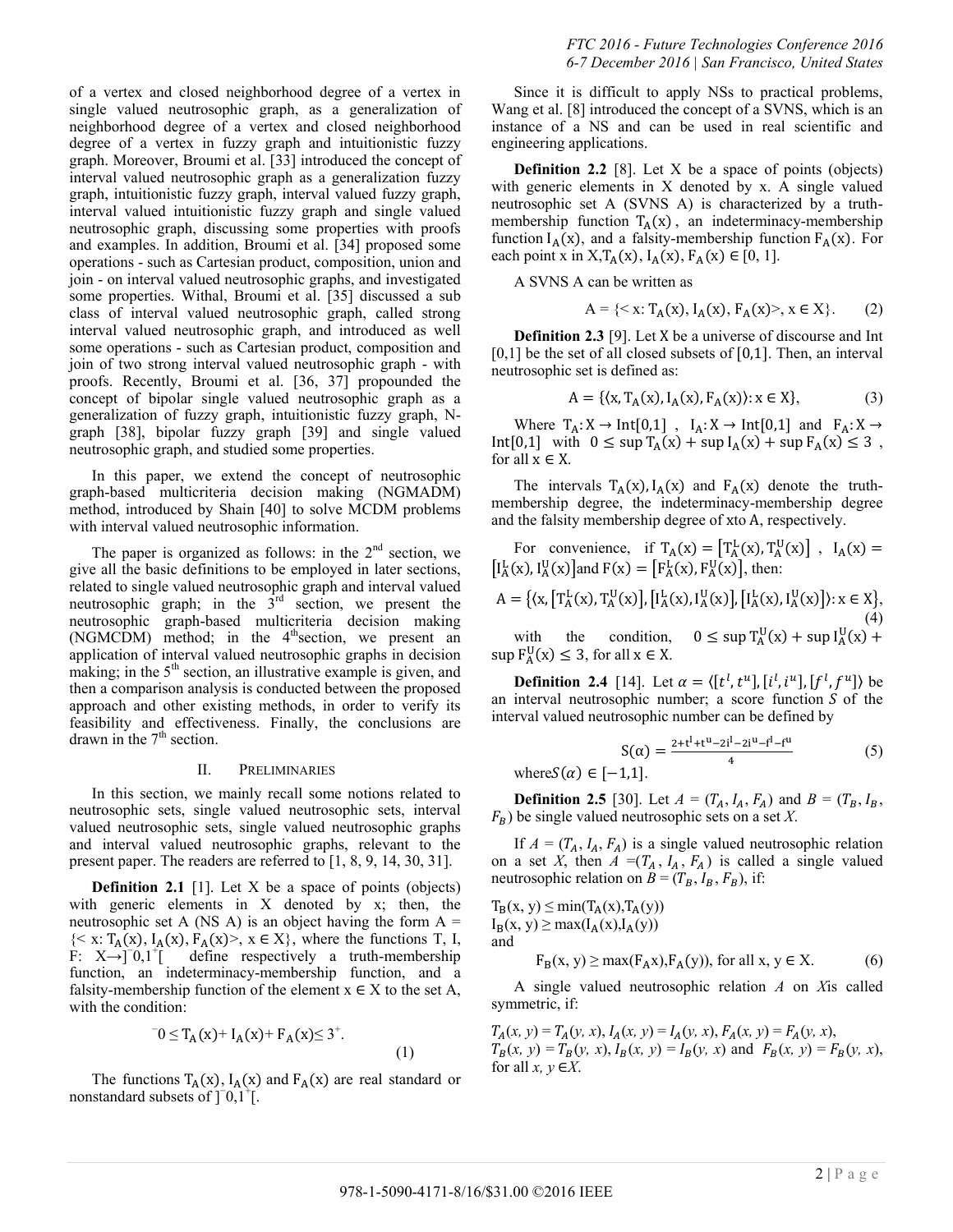**Definition 2.6** [30]. A single valued neutrosophic graph (SVN-graph) with underlying set V is defined to be a pair  $G=$  $(A, B)$  where:

*1*) The functions  $T_A: V \rightarrow [0, 1], I_A: V \rightarrow [0, 1]$  and  $F_A: V \rightarrow [0, 1]$ 1] denote the degree of truth-membership, degree of indeterminacy-membership and falsity-membership of the element  $v_i \in V$ , respectively, and

$$
0 \le T_A(v_i) + I_A(v_i) + F_A(v_i) \le 3 \text{ for all } v_i \in V \text{ (i=1, 2, ..., n).}
$$
\n(7)

2) The functions  $T_B: E \subseteq V \times V \rightarrow [0, 1], I_B: E \subseteq V \times V$  $\rightarrow$ [0, 1] and  $F_B$ : E  $\subseteq$  V x V  $\rightarrow$  [0, 1] are defined by

$$
T_B(v_i, v_j) \le \min [T_A(v_i), T_A(v_j)], I_B(v_i, v_j) \ge \max [I_A(v_i), I_A(v_j)], \text{ and } F_B(v_i, v_j) \ge \max [F_A(v_i), F_A(v_j)]
$$
\n(8)

denoting the degree of truth-membership, indeterminacymembership and falsity-membership of the edge  $(v_i, v_j) \in E$ respectively, where:

$$
0 \le T_B(v_i, v_j) + I_B(v_i, v_j) + F_B(v_i, v_j) \le 3, \text{ for all } (v_i, v_j) \in E (i, j = 1, 2, ..., n)
$$
 (9)

they called A the single valued neutrosophic vertex set of V, B the single valued neutrosophic edge set of E, respectively; note that B is a symmetric single valued neutrosophic relation on A.

**Example 2.7** [30] Figure 1 is an example for SVNG, G=(A, B) defined on a graph  $G^* = (V, E)$  such that  $V = \{v_1,$  $(v_2, v_3, v_4)$ ,  $E = \{v_1v_2, v_2v_3, v_3v_4, v_4v_1\}$ , A is single valued neutrosophic set of V

A={ < ,(0.5, 0.1 ,0.4)>, < , (0.6, 0.3,0.2) >, < , (0.2, 0.3  $(0.4)$  >,  $\lt v_4$ ,  $(0.4, 0.2, 0.5)$ }, and B single valued neutrosophic set of  $E \subseteq V \times V$ 

 $B = \{ \langle v_1 v_2, (0.5, 0.4, 0.5) \rangle, \langle v_2 v_3, (0.2, 0.3, 0.4) \rangle, \langle v_3 v_4, (0.5, 0.4, 0.5) \rangle, \langle v_4 v_3, (0.2, 0.3, 0.4) \rangle, \langle v_5 v_4, (0.5, 0.4, 0.5) \rangle, \langle v_6 v_5, (0.5, 0.4, 0.5) \rangle, \langle v_7 v_6, (0.5, 0.4, 0.5) \rangle, \langle v_8 v_7, (0.5, 0.4, 0.5) \rangle,$  $(0.2, 0.4, 0.5)$  >,  $\langle v_4 v_1, (0.4, 0.3, 0.6)$  > }



Fig. 1. Single valued neutrosophic graph

**Definition 2.8** [30]. A single valued neutrosophic graph G=(A, B) of  $G^* = (V, E)$  is called strong single valued neutrosophic graph, if:

 $T_B(v_i, v_i) = \min [ T_A(v_i), T_A(v_i) ], I_B(v_i, v_i) = \max [ I_A(v_i),$  $I_A(v_i)$ ],  $F_B(v_i, v_i) = \max [F_A(v_i), F_A(v_i)]$ , for all  $(v_i, v_i)$ E.  $(10)$ 

**Definition 2.9** [30]. A single valued neutrosophic graph  $G = (A, B)$  is called complete, if:

$$
T_B(v_i, v_j) = \min [T_A(v_i), T_A(v_j)], I_B(v_i, v_j) = \max [I_A(v_i), I_A(v_j)]
$$
 and  $F_B(v_i, v_j) = \max [F_A(v_i), F_A(v_j)],$  for all  $v_i, v_j \in V$ . (11)

**Definition 2.10** [31]. By an interval-valued neutrosophic graph of a graph  $G^* = (V, E)$  we mean a pair  $G = (A, B)$ , where  $A \equiv \{T_{AL}, T_{AU}\}$ , [I<sub>AL</sub>, I<sub>AU</sub>], [F<sub>AL</sub>, F<sub>AU</sub>] $>$  is an intervalvalued neutrosophic set on V, and  $B = \langle [T_{BL}, T_{BU}], [I_{BL}, I_{BU}],$  $[F_{BL}, F_{BU}]$  is an interval-valued neutrosophic relation on E satisfying the following condition:

*1*) V= { $v_1, v_2, ..., v_n$ } such that  $T_{AL}: V \rightarrow [0, 1], T_{AU}: V \rightarrow [0, 1]$ 1],  $I_{AL}: V \rightarrow [0, 1]$ ,  $I_{AU}: V \rightarrow [0, 1]$ , and  $F_{AL}: V \rightarrow [0, 1]$ ,  $F_{AU}: V \rightarrow [0, 1]$ 1] denote the degree of truth-membership, the degree of indeterminacy-membership and falsity-membership of the element  $y \in V$ , respectively, and

 $0 \leq T_A(v_i) + I_A(v_i) + F_A(v_i) \leq 3$  for all  $v_i \in V$  (i=1, 2, ..., n).  $(12)$ 

2) The functions  $T_{BL}$ : V x V  $\rightarrow$  [0, 1],  $T_{BU}$ : V x V  $\rightarrow$  [0, 1],  $I_{BL}: V \times V \rightarrow [0, 1], I_{BU}: V \times V \rightarrow [0, 1]$  and  $F_{BL}: V \times V \rightarrow [0, 1],$  $F_{BU}: V \times V \rightarrow [0, 1]$  are such that:

 $T_{BL}(v_i, v_i) \leq \min \left[ T_{AL}(v_i) , T_{AL}(v_i) \right], T_{BU}(v_i, v_i) \leq \min$  $[T_{AU}(v_i), T_{AU}(v_i)]$ ,

 $I_{BL}(v_i, v_i) \geq \max$  [  $I_{BL}(v_i)$  ,  $I_{BL}(v_i)$  ],  $I_{BU}(v_i)$  $\max[I_{BU}(v_i), I_{BU}(v_i)]$  and

$$
F_{BL}(v_i, v_j) \ge \max [F_{BL}(v_i), F_{BL}(v_j)], F_{BU}(v_i, v_j) \ge \max [F_{BU}(v_i), F_{BU}(v_j)]
$$
\n(13)

denoting the degree of truth-membership, indeterminacymembership and falsity-membership of the edge  $(v_i, v_j) \in E$ respectively, where:

$$
0 \le T_B(v_i, v_j) + I_B(v_i, v_j) + F_B(v_i, v_j) \le 3, \text{ for all } (v_i, v_j) \in E (i, j = 1, 2, ..., n).
$$
 (14)

They called A the interval valued neutrosophic vertex set of V, and B the interval valued neutrosophic edge set of E, respectively; note that B is a symmetric interval valued neutrosophic relation on A.

**Example 2.11** [33] Figure 2 is an example for IVNG, G=(A, B) defined on a graph  $G^* = (V, E)$  such that  $V = \{v_1,$  $\{v_2, v_3\}$ ,  $E = \{v_1v_2, v_2v_3, v_3v_4, v_4v_1\}$ , A is an interval valued neutrosophic set of V

 $A = \{ \langle v_1, (0.3, 0.5], [0.2, 0.3], [0.3, 0.4] \rangle, \langle v_2, (0.2, 0.3],$  $[0.2, 0.3], [0.1, 0.4]) > \langle v_3, ([0.1, 0.3], [0.2, 0.4], [0.3, 0.5])$  $\geq$ }, and B an interval valued neutrosophic set of E  $\subseteq$  V x V  $B = \{ \langle v_1 v_2, (10.1, 0.2], [0.3, 0.4], [0.4, 0.5] \rangle, \langle v_2 v_3, (10.1, 0.5), \rangle \}$ 0.3], [0.4, 0.5], [0.4, 0.5]) >,  $\langle v_3 v_1, ([0.1, 0.2], [0.3, 0.5], [0.4,$  $0.6$ ]) >}

**Remark 2.12:** -The underlying set V is vertex set of usual graph that we use it in neutrosophic graph as vertex.

-  $G^*=(V,E)$  denoted a usual graph where a neutrosophic graphs obtained from it that truth –membership, indeterminacy –membership and non-membership values are 0 to 1.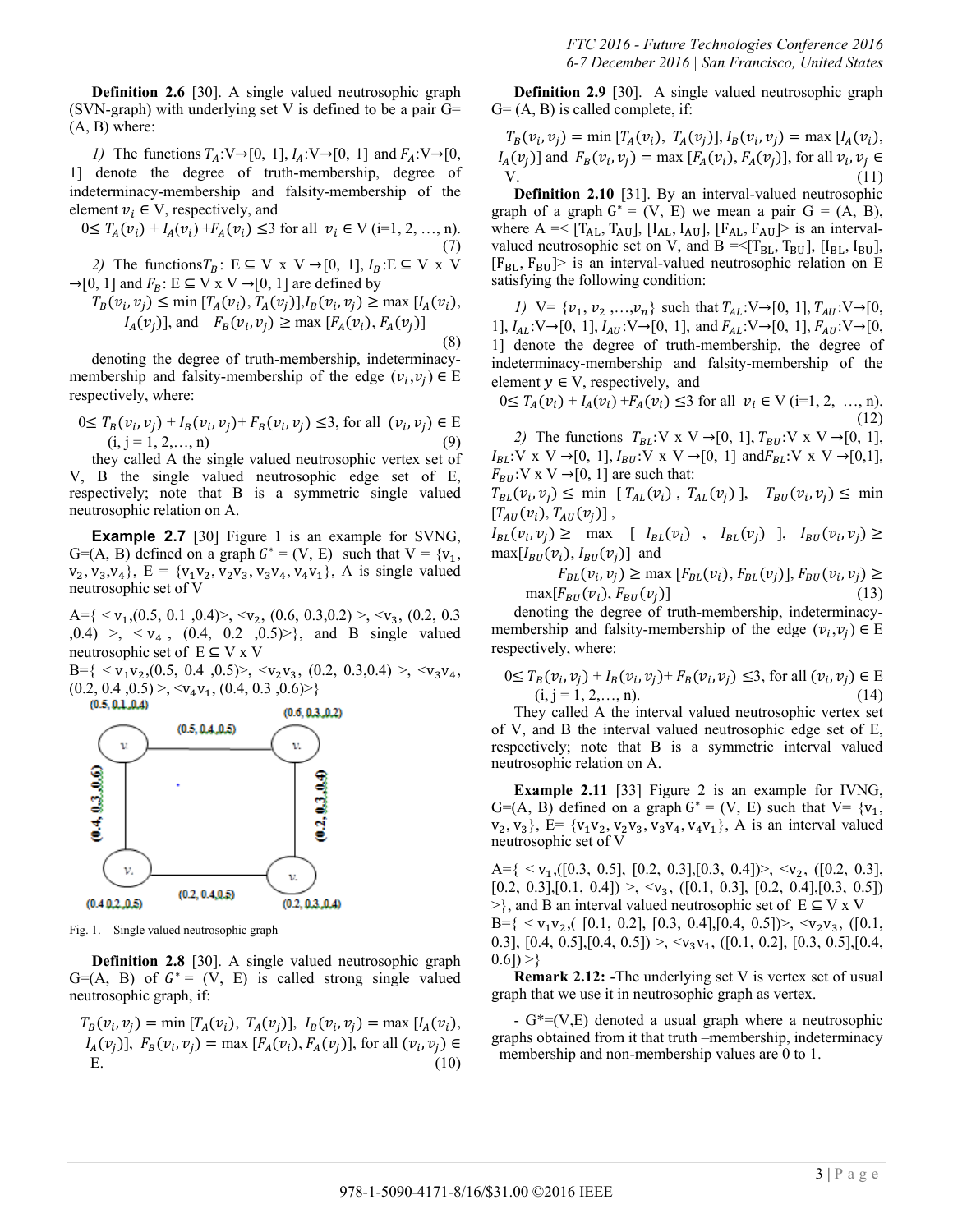

Fig. 2. Interval valued neutrosophic graph

# III. NEUTROSOPHIC GRAPH-BASED MULTICRITERIA DECISION MAKING (NGMCDM) METHOD

Shain [40] proposed a procedure for the decision-maker to select the best choice with neutrosophic information. The method implies the following steps:

**Step1.**Compute the influence coefficient between the criteria  $\alpha_i$  and  $\alpha_i$  (i, j = 1,2, ..., n) in decision process by

$$
\xi ij = \frac{t_{ij} + (1 - i_{ij})(1 - f_{ij})}{3},\tag{15}
$$

Where  $\varphi_{ij} = (t_{ij}, i_{ij}, f_{ij})$  is the neutrosophic neutrosophic edge between the vertexes  $\alpha_i$  and  $\alpha_i$  (*i*, *j* = 1,2, ..., *n*). We have  $\xi$ *i* = 1 and  $\xi$ *i* j =  $\xi$ *j* i for *i* = *j*.

The (t, i, f) is a neutrosophic number. Because truth degree prove a positive impact while indeterminacy degree and falsity degree prove a negative impact in the relationship. If this relationship has maximum i.e.,  $(t, i, f)=(1,0,0)$  then we should have the biggest impact,  $\xi_{ij} = 1$ . If two criteria are independent, this relationships should be  $(0,1,1)$  i.e.,  $\xi_{ij} = 0$ 

**Step 2.** Obtain the overall criterion value of the alternative  $p_k$   $(k = 1,2, \ldots, m)$  by

$$
\tilde{p}_k = \sum_{j=1}^n \omega_j \left( \sum_{i=1}^n e_{ki} \xi_{ij} \right), \tag{16}
$$

Where  $e_{ki} = (t_{ki}, i_{ki}, f_{ki})$  is clearly a neutrosophic number.

**Step 3:** Compute the score value of the alternative  $p_k$  ( $k =$  $1, 2, \ldots, m$ ) which is defined by:

$$
s(\tilde{p}_k) = \frac{1 + \tilde{t} - 2\tilde{t} - \tilde{f}}{2}.
$$
 (17)

**Step 4.** Rank all the alternatives  $p_k$  ( $k = 1,2, ..., m$ ) and select the best one(s) in concordance with  $s(\tilde{p}_k)$ .

Step5. End.

## IV. DECISION-MAKING METHOD BASED ON THE INTERVAL VALUED NEUTROSOPHIC GRAPH

The interval valued neutrosophic set proposed by Wang et al. [9] is independently characterized by the truthmembership, the indeterminacy-membership and the falsitymembership, which is a powerful tool to deal with incomplete, indeterminate and inconsistent information. Recently, the interval valued neutrosophic set became an interesting topic research and attracted wide attention. The interval valued neutrosophic graph can well describe the uncertainly in reallife world. Therefore, we will extend the NGMCDM method introduced by Shain [40] to solve MCDM problems with interval valued neutrosophic information. The new model to solve the decision-making problems is called interval valued neutrosophic graph-based multicriteria decision making (IVNGMCDM) method.

We firstly describe the decision making problem.

Suppose that  $P = \{p_1, p_2, \dots, p_m\}$  is a collection of alternatives,  $B = \{a_1, a_2, \dots, a_n\}$  is a collection of criteria, which weight vector is  $\omega = (\omega_1, \omega_2, ..., \omega_n)^T$  satisfying [0, 1],  $\sum_{j=1}^{n} \omega_j = 1$ . If the decision maker provide a neutrosophic value for the alternative  $p_k (k = 1,2, \ldots, m)$ under the criteria  $\alpha_i$  ( $j = 1, 2, \ldots, n$ ), these values can be characterized as an IVNN  $e_{kj} = \{ [t_{ki}^l, t_{ki}^u], [i_{ki}^l, i_{ki}^u], [f_k^l] \}$  $\{f_{ki}^u\}\$   $(j = 1, 2, ..., n; k = 1, 2, ..., m)$ . Assume that  $E =$  $[e_{kj}]_{m \times n}$  is the decision matrix, where  $e_{kj}$  is expressed by an interval valued neutrosophic element. If there exists an interval valued neutrosophic relation between two criteria  $\alpha_i =$  $\langle [t_i^l, t_i^u], [i_i^l, i_i^u], [f_i^l, f_i^u] \rangle$  and  $\alpha_j = \langle [t_j^l, t_j^u], [i_j^l, i_j^u], [f_j^l, f_j^u] \rangle$ , we denote the interval valued neutrosophic relation as  $\varphi_{ij}$  =  $\{[t_{ij}^l, t_{ij}^u], [i_{ij}^l, i_{ij}^u], [f_{ij}^l, f_{ij}^u]\}$ , with the properties:

$$
t_{ij}^l \le \min(t_i^l, t_j^l), \ t_{ij}^u \le \min(t_i^u, t_j^u),
$$
  
\n
$$
i_{ij}^l \ge \max(i_i^l, i_j^l), \ i_{ij}^u \ge \max(i_i^u, i_j^u),
$$
  
\n
$$
f_{il}^l \ge \max(f_i^l, f_i^l), \ f_{il}^u \ge \max(f_i^u, f_i^u),
$$

for all  $(i, j = 1, 2, ..., m)$ ; otherwise,  $\varphi_{ij} = \langle [0, 0], [1, 1],$  $[1, 1]$ ).

On the basis of the developed graph structure, we can propose a procedure for the decision-maker to select the best choice with interval valued neutrosophic information.

The method is described by the following steps:

**Step 1.** Compute the influence coefficient between the criteria  $\alpha_i$  and  $\alpha_j$  (i,  $j = 1, 2, ..., n$ ) in decision process by

$$
\xi_{ij} = \frac{(t_{ij}^l + t_{ij}^u) + (2 - (i_{ij}^l + i_{ij}^u))(2 - (f_{ij}^l + f_{ij}^u))}{6}, \quad (18)
$$

Where  $\varphi_{ij} = \{ [t_{ij}^l, t_{ij}^u], [i_{ij}^l, i_{ij}^u], [f_{ij}^l, f_{ij}^u] \}$  is the interval valued neutrosophic edge between the vertexes  $\alpha_i$  and  $\alpha_i(i, j)$ = 1,2, ..., n). We have  $\xi$ i = 1and  $\xi$ i j =  $\xi$  j if or  $i = j$ .

**Step 2.** Obtain the overall criterion value of the alternative  $p_k$  ( $k = 1, 2, ..., m$ ) by

$$
\tilde{p}_k = \sum_{j=1}^n \omega_j \left( \sum_{i=1}^n e_{ki} \xi_{ij} \right),\tag{19}
$$

Where  $e_{ki} = \langle [t_{ki}^l, t_{ki}^u], [i_{ki}^l, i_{ki}^u], [f_{ki}^l, f_{ki}^u] \rangle$  is clearly an interval valued neutrosophic number.

**Step 3.**Compute the score value of the alternative  $p_k$  ( $k =$  $1, 2, \ldots, m$ , which is defined by:

$$
s(\tilde{p}_k) = \frac{2 + \tilde{t}^l + \tilde{t}^u - 2\tilde{t}^l - 2\tilde{t}^u - \tilde{f}^l - \tilde{f}^u}{4} \tag{20}
$$

**Step 4.** Rank all the alternatives  $p_k$  ( $k = 1,2, \ldots, m$ )and select the best one(s) in concordance with  $s(\tilde{p}_k)$ 

Step 5. End.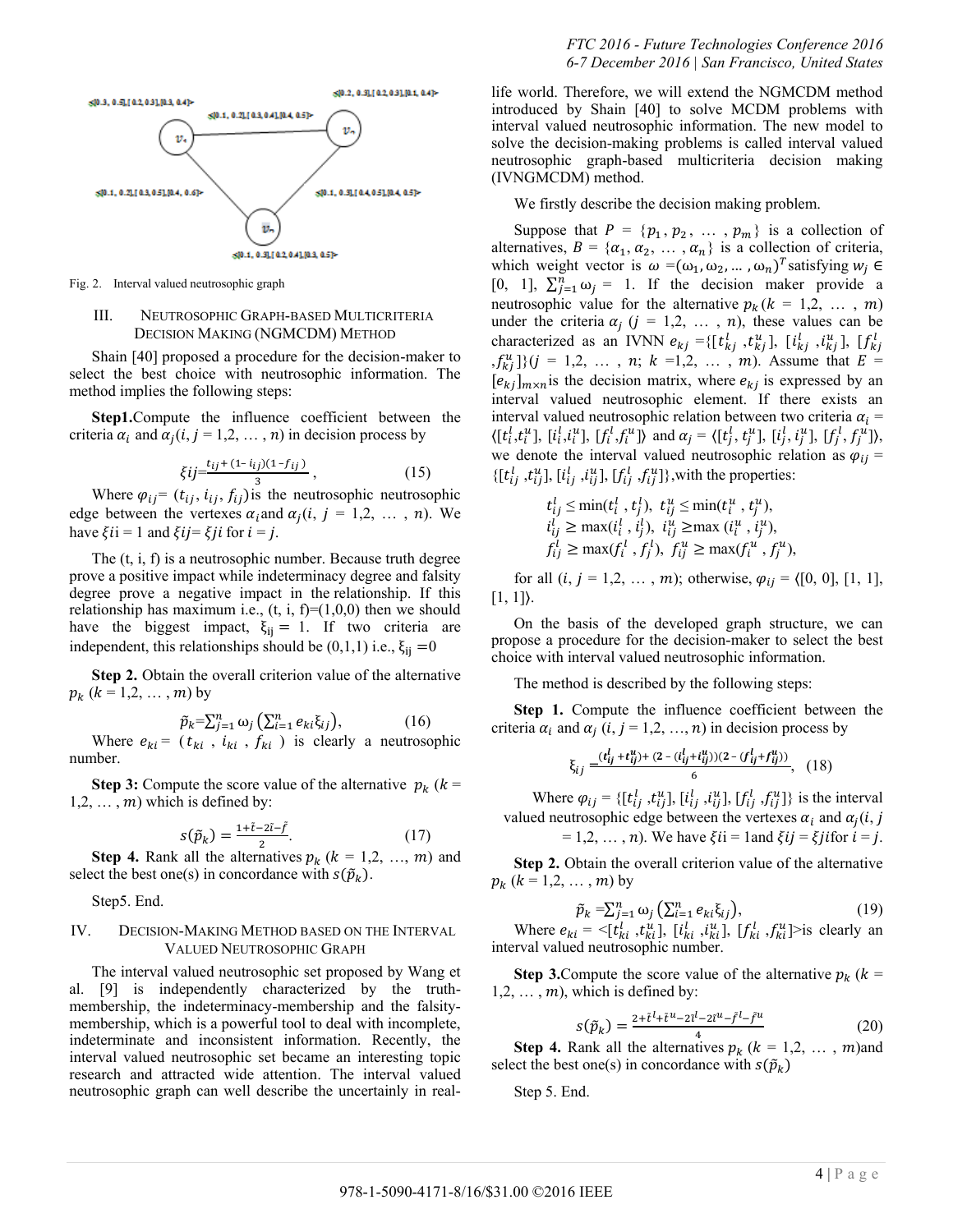## V. AN ILLUSTRATIVE EXAMPLE

In this section, an example for an IVNGMCDM problem with interval-valued neutrosophic information is used to prove the application and effectiveness of the proposed decisionmaking method.

Let us consider the decision-making problem adapted from Zhao et al. [41].

**Example 5.1.** An investment company wants to invest a sum of money in the best option. There is a panel with four possible alternatives in which to invest the money: (1)  $p_1$  is a car company, (2)  $p_2$  is a food company, (3)  $p_3$  is a computer company, and (4)  $p_4$  is an armament company. The investment company must take a decision according to three criteria: (1)  $\alpha_1$  is the risk analysis; (2)  $\alpha_2$  is the growth analysis, and (3)  $\alpha_3$  is the environmental impact analysis. Then, the weight vector of the criteria is given by  $\omega = (0.2, 0.25, 0.55)^T$ . The four possible alternatives are to be evaluated under these three criteria and presented in the form of interval valued neutrosophic information by decision maker, consistent to criteria  $\alpha_i$  ( $j = 1, 2, 3$ ) and the information evaluation on the alternative  $p_k$ ( $k = 1, 2, 3, 4$ ) under the factors  $\alpha_i$  ( $j = 1, 2, 3$ ); it results the interval valued valued neutrosophic decision matrix  $D$ :

#### $\bm{D} =$

 $\{(0.3, 0.6\}, [0.2, 0.3], [0.3, 0.4]\}\$   $\{(0.5, 0.6], [0.2, 0.3], [0.3, 0.4]\}$   $\{(0.7, 0.9], [0.2, 0.4], [0.4, 0.5]\}$ <br> $\{(0.7, 0.8], [0.0, 0.1], [0.1, 0.2]\}$   $\{(0.6, 0.7], [0.1, 0.2], [0.1, 0.3]\}$   $\{(0.8, 0.9], [0.3, 0.4], [0.6, 0.7]\}$  $\overset{\text{\normalsize\langle}}{\text{\normalsize\langle}}$ 



Fig. 3. The graph relationship among the criteria

Moreover, we assume that the relationships among the factors  $\alpha_i$  ( $j = 1,2,3$ ) can be described by a complete graph  $= (A, E)$ , where  $A = {\alpha_1, \alpha_2, \alpha_3}$  and  $E = {\alpha_1 \alpha_2, \alpha_1 \alpha_3, \alpha_2 \alpha_3}$ (see Fig. 3). Employing Eq. (18), we can obtain all influence coefficients to quantify the relationships among the criteria.

Suppose that the neutrosophic edges denoting the connection among the criteria are described as follows:

 $e_{12} = \langle [t_{12}^l, t_{12}^u], [i_{12}^l, i_{12}^u], [f_{12}^l, f_{12}^u] \rangle = \langle [0.3, 0.4], [0.3, 0.5],$  $[0.4, 0.5]$ ,

 $e_{13} = \langle [t_{13}^l, t_{13}^u], [t_{13}^l, t_{13}^u], [f_{13}^l, f_{13}^u] \rangle = \langle [0.2, 0.3], [0.4, 0.5], [0.5,$  $0.6$ ] $),$ 

 $e_{23} = \langle [t_{23}^l, t_{23}^u], [i_{23}^l, i_{23}^u], [f_{23}^l, f_{23}^u] \rangle = \langle [0.4, 0.6], [0.3, 0.4],$  $[0.4, 0.5]$ .

Note that  $G = (A, E)$  describes an interval valued neutrosophic graph according to the relationship among criteria for each alternative.

To get the best alternative(s), the following steps are involved:

**Step 1.** We apply all computations only in the alternative  $p_1$ . Others can be similarly proved.

The influence coefficients between criteria was computed as follows:

$$
\xi_{12}^{1} = \frac{(t_{12}^{1} + t_{12}^{u}) + (2 - (t_{12}^{1} + t_{12}^{u})) (2 - (f_{12}^{1} + f_{12}^{u}))}{6}
$$
  
\n
$$
\frac{-(0.3 + 0.4) + (2 - (0.3 + 0.5)(2 - (0.4 + 0.5)))}{6} = 0.337,
$$
  
\n
$$
\xi_{13}^{1} = \frac{(t_{13}^{1} + t_{13}^{u}) + (2 - (t_{13}^{1} + t_{13}^{u})) (2 - (f_{13}^{1} + f_{13}^{u}))}{6}
$$
  
\n
$$
\frac{-(0.2 + 0.3) + (2 - (0.4 + 0.5)(2 - (0.5 + 0.6)))}{6} = 0.248,
$$
  
\n
$$
\xi_{23}^{1} = \frac{(t_{23}^{1} + t_{23}^{u}) + (2 - (t_{23}^{1} + t_{23}^{u})) (2 - (f_{23}^{1} + f_{23}^{u}))}{6}
$$
  
\n
$$
\frac{-(0.4 + 0.6) + (2 - (0.3 + 0.4)(2 - (0.4 + 0.5)))}{6} = 0.405.
$$

 $\overline{a}$ 

**Step 2.** By applying Eq.(19) we can obtain the overall criterion value of the alternative  $p_1$  as follows:

 $\tilde{p}_1 = w_1 \times (e_{11}\xi_{11} + e_{12}\xi_{21} + e_{13}\xi_{31}) + w_2 \times (e_{11}\xi_{12} + e_{12}\xi_{22} +$  $(e_{13}\xi_{32}) + w_3 \times (e_{11}\xi_{13} + e_{12}\xi_{23} + e_{13}\xi_{33}) = 0.2 \times$  $(\langle [0.4, 0.5], [0.2, 0.3], [0.3, 0.4] \rangle + 0.337 \times$  $\langle [0.4, 0.6], [0.1, 0.3], [0.2, 0.4] \rangle + 0.248 \times$  $\langle [0.4, 0.5]$ ,  $[0.2, 0.3]$ ,  $[0.7, 0.9]$ )+0.25 ×  $(0.337 \times$  $\langle [0.4, 0.5], [0.2, 0.3], [0.3, 0.4] \rangle +$  $\langle [0.4, 0.6], [0.1, 0.3], [0.2, 0.4] \rangle + 0.405 \times$  $\langle [0.4, 0.5]$ ,  $[0.2, 0.3]$ ,  $[0.7, 0.9]$ )+0.55 × (0.248 ×  $({([0.4, 0.5], [0.2, 0.3], [0.3, 0.4]) + 0.405 \times$  $\langle [0.4, 0.6], [0.1, 0.3], [0.2, 0.4] \rangle$ +  $([0.4, 0.5], [0.2, 0.3], [0.7, 0.9])$  $\tilde{p}_1$ =<[0.6718, 0.8937], [0.2819, 0.5038], [0.7373, 1.0311]>. Similarly,  $\tilde{p}_2$  {[1.1514, 1.3193], [0.3117, 0.5515], [0.4077, 0.7194]>,  $\tilde{p}_3 = \{0.8993, 1.2232\}, [0.3359, 0.5757], [0.5757, 0.7436] \rangle$ and

 $\tilde{p}_4 = \{1.1934, 1.3614\}, [0.2696, 0.4375], [0.5272, 0.7792]\}$ . **Step 3.** By applying Eq.(20) we can obtain  $s(\tilde{p}_i)$  (i=1, 2, 3, 4) as follows:

$$
s(\tilde{p}_1)=0.0564
$$
,  $s(\tilde{p}_2)=0.4043$ ,  $s(\tilde{p}_3)=0.2450$  and  $s(\tilde{p}_4)=0.4660$ .

**Step** 4. Since  $s(\tilde{p}_4) > s(\tilde{p}_2) > s(\tilde{p}_3) > s(\tilde{p}_1)$ , the ranking order of four alternatives is  $p_4 > p_2 > p_3 > p_1$ . Therefore, we can see that the alternative  $p_4$  is the best choice among all the alternatives

#### VI. COMPARISON ANALYSIS

In order to verify the feasibility and effectiveness of the proposed decision-making approach, a comparison analysis with interval valued neutrosophic decision method, used by Zhao et al. [41], is given, based on the same illustrative example.

Clearly, the ranking order results are consistent with the result obtained in [41]; however, the best alternative is the same as  $A_4$  because the ranking principle is different, these two methods produced the same best and worst alternatives.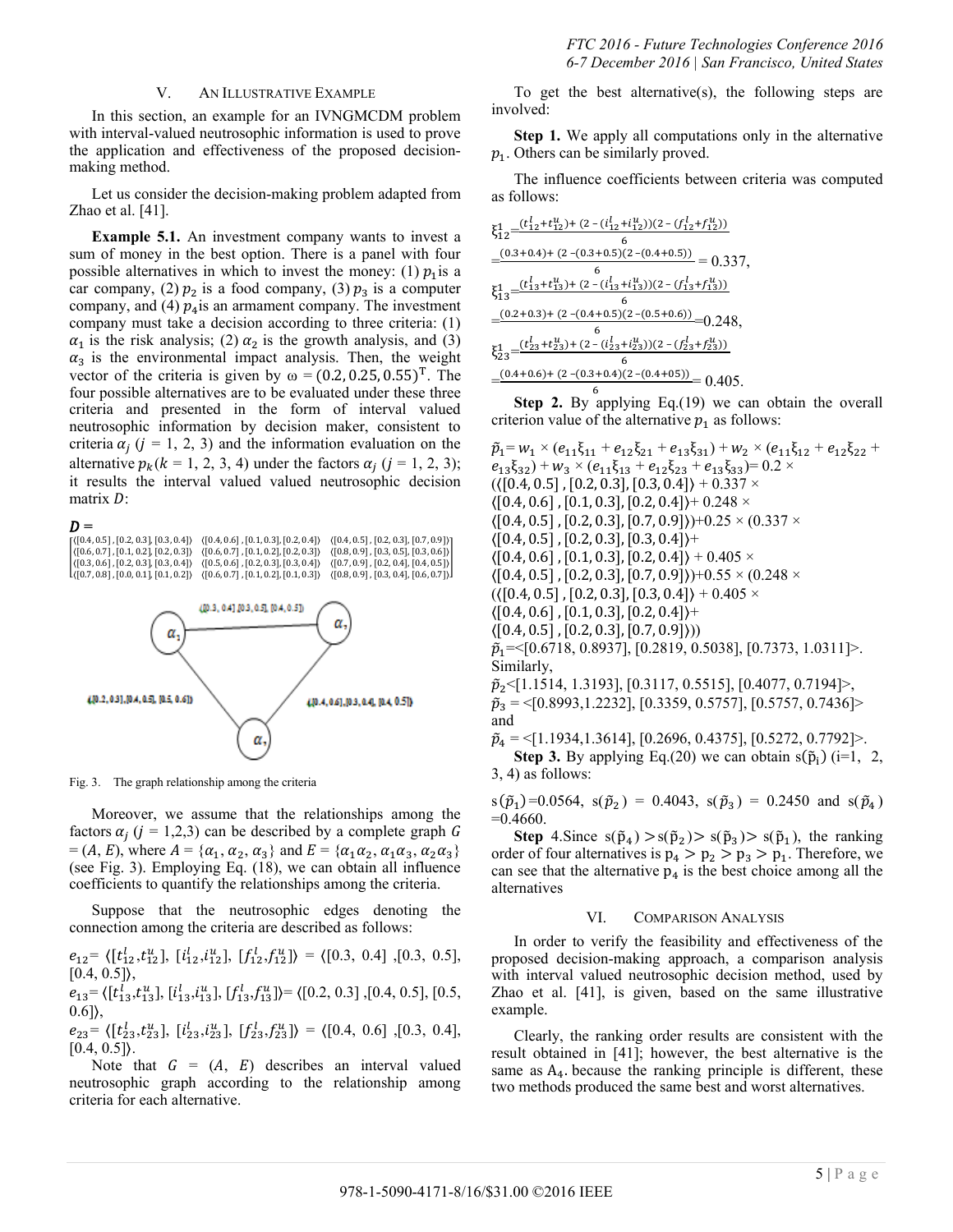## VII. CONCLUSION

The interval neutrosophic set, as a concept combining single valued neutrosophic set and interval fuzzy set, provides additional capability to deal with uncertainty, inconsistent, incomplete and imprecise information by including a truthmembership interval, an indeterminacy-membership interval and a falsity membership interval. Therefore, it plays a significant role in the uncertainty system. An Interval valued neutrosophic models provide more precision, flexibility and compatibility to the system in comparison to classic, fuzzy models and neutrosophic model. In this study, we consider the importance of relationships among criteria in decision process, we developed a new model, called interval valued neutrosophic graph-based multicriteria decision making (IVNGMADM) method, to solve complex problems within the interval valued neutrosophic information. That is, the relationships among criteria for each alternative are included by this method in the decision process. In this case, we can select the alternative(s) according to the overall criteria values resulting from the model. Finally, an illustrative example was given to prove the application of proposed method. The developed method is more suitable to handle indeterminate information and inconsistent information in complex decision making problems with interval valued neutrosophic information.

#### ACKNOWLEDGMENT

The authors are very grateful to the chief editor and reviewers for their comments and suggestions, which is helpful in improving the paper.

#### **REFERENCES**

- [1] F. Smarandache, Neutrosophic set-a generalization of the intuitionistic fuzzy set. Granular Computing, 2006 IEEE International Conference, 2006, pp.38 – 42, DOI: 10.1109/GRC.2006.1635754.
- [2] F. Smarandache, A geometric interpretation of the neutrosophic set- A generalization of the intuitionistic fuzzy set. Granular Computing (GrC), 2011 IEEE International Conference, 2011, pp.602–606, DOI 10.1109/GRC.2011.6122665.
- [3] L. Zadeh, Fuzzy sets. Inform and Control, 8, 1965, pp.338-353
- [4] K. Atanassov, Intuitionistic fuzzy sets: Theory and applications. Physica, New York, 1989.
- [5] K. Atanassov, Intuitionistic fuzzy sets. Fuzzy Sets and Systems, vol. 20, 1986, pp. 87-96
- [6] Turksen, Interval valued fuzzy sets based on normal forms. Fuzzy Sets and Systems, vol. 20,1986, pp.191-210
- [7] K. Atanassov and G. Gargov, Interval valued intuitionistic fuzzy sets. Fuzzy Sets and Systems, vol.31, 1989, pp.343-349
- [8] H. Wang, F. Smarandache, Y. Zhang, R. Sunderraman, Single valued neutrosophic nets. Multispace and Multistructure, 4;2010,pp.410-413
- [9] H Wang, F. Smarandache, Y.Q .Zhang and R. Sunderraman, Interval neutrosophic Sets and Logic: Theory and Applications in Computing. Hexis, Phoenix, AZ, 2005.
- [10] Ansari. Q, R. Biswas & S. Aggarwal, Neutrosophic classifier: An extension of fuzzy classifier. Elsevier. Applied Soft Computing, 13, 2012, pp.563-573 http://dx.doi.org/10.1016/j.asoc.2012.08.002.
- [11] Ansari. Q, R. Biswas & S. Aggarwal, Extension to fuzzy logic representation: Moving towards neutrosophic logic - A new laboratory rat, Fuzzy Systems (FUZZ), IEEE International Conference, 2013, pp.1– 8, DOI:10.1109/FUZZ-IEEE.2013.6622412.
- [12] M. Ali, and F, Smarandache, Complex Neutrosophic Set. Neural Comput Appl 25, 2016, pp.1-18. DOI: 10.1007/s00521-015-2154-y.
- [13] M. Ali, I. Deli, and F. Smarandache The Theory of Neutrosophic Cubic Sets and Their Application in Pattern Recognition. J Intell Fuzzy Syst, (In press): 2016, pp.1-7, DOI:10.3233/IFS-151906.
- [14] R. Şahin, Cross-entropy measure on interval neutrosophic sets and its applications in multicriteria decision making. Neural Comput Appl, 2015, pp.1-11
- [15] S. [Broumi,](http://ieeexplore.ieee.org/search/searchresult.jsp?searchWithin=%22Authors%22:.QT.Broumi%2C%20S..QT.&newsearch=true) F. Smarandache, New distance and similarity measures of interval neutrosophic sets, Information Fusion (FUSION), IEEE 17th International Conference, 2014, pp.1 – 7
- [16] Deli, S. Yusuf, F. Smarandache and M. Ali, Interval valued bipolar neutrosophic sets and their application in pattern recognition, IEEE World Congress on Computational Intelligence 2016. (Accepted).
- [17] http://fs.gallup.unm.edu/NSS
- [18] P. Bhattacharya, Some remarks on fuzzy graphs. Pattern Recognition Letters 6, 1987, pp.297-302
- [19] Nagoor Gani, S. Shajitha Begum, Degree, Order and Size in Intuitionistic Fuzzy Graphs. International Journal of Algorithms, Computing and Mathematics, (3)3, 2010.
- [20] Nagoor Gani A and S.R. Latha, On Irregular fuzzy graph. Applied Mathematical Sciences, Vol.6, no.11, 2012, pp.517-523
- [21] Nagoor Gani A and M. Basheer Ahamed, Order and size in fuzzy graphs. Bulletin of Pure and Applied Sciences, Vol 22E (No.1), 2003, pp.145-148
- [22] R. Parvathi and M. G. Karunambigai, Intuitionistic fuzzy graphs, Proceedings of 9th Fuzzy Days International Conference on Computational Intelligence, Advances in soft computing: Computational Intelligence, Theory and Applications, Springer-Verlag,V 20,2006,pp. 139-150
- [23] F. Smarandache, Refined Literal Indeterminacy and the Multiplication Law of Sub-Indeterminacies. Neutrosophic Sets and Systems, Vol. 9, 2015, pp.58-63
- [24] F. Smarandache, Types of neutrosophic graphs and neutrosophic algebraic structures together with their Applications in Technology, seminar, Universitatea Transilvania din Brasov, Facultatea de Design de Produs si Mediu, Brasov, Romania 06 June 2015.
- [25] F. Smarandache, Symbolic Neutrosophic Theory, Europanova asbl, Brussels, 2015, 195p.
- [26] Devadoss. V, A. Rajkumar & N. J. P. Praveena, A study on miracles through Holy Bible using Neutrosophic Cognitive Maps (NCMS). Int J of Comput Appl, 69(3), 2013.
- [27] W. B. [Vasantha Kandasamy.](http://www.amazon.com/s/ref=dp_byline_sr_ebooks_1?ie=UTF8&text=W.+B.+Vasantha+Kandasamy&search-alias=digital-text&field-author=W.+B.+Vasantha+Kandasamy&sort=relevancerank) and F. Smarandache ,Fuzzy Cognitive Maps and Neutrosophic Congtive Maps, Xiquan, Phoenix, AZ, USA, 2013, 213 p
- [28] [W. B. Vasantha Kandasamy,](http://www.amazon.com/s/ref=dp_byline_sr_ebooks_1?ie=UTF8&text=W.+B.+Vasantha+Kandasamy&search-alias=digital-text&field-author=W.+B.+Vasantha+Kandasamy&sort=relevancerank) [K. Ilanthenral](http://www.amazon.com/s/ref=dp_byline_sr_ebooks_2?ie=UTF8&text=K.+Ilanthenral&search-alias=digital-text&field-author=K.+Ilanthenral&sort=relevancerank) and F. Smarandache, Neutrosophic graphs: A New Dimension to Graph Theory. Kindle Edition.USA, 2015, 127p
- [29] W.B. Vasantha Kandasamy and F. Smarandache Analysis of social aspects of migrant laborers living with HIV/AIDS using Fuzzy Theory and Neutrosophic Cognitive Maps. Xiquan, Phoenix, 2004.
- [30] S. Broumi, M. [Talea,](http://ieeexplore.ieee.org/search/searchresult.jsp?searchWithin=%22Authors%22:.QT.Broumi%2C%20S..QT.&newsearch=true) F. [Smarandache](http://ieeexplore.ieee.org/search/searchresult.jsp?searchWithin=%22Authors%22:.QT.Smarandache%2C%20F..QT.&newsearch=true) and A. Bakali, Single valued neutrosophic graphs. J N Theory, N10, 2016, pp.86-101
- [31] S. Broumi, A. Bakali, M, Talea, and F, Smarandache, Isolated Single Valued Neutrosophic Graphs. Neutrosophic Sets and Systems, Vol. 11, 2016, pp.74-78
- [32] S. Broumi, M. [Talea,](http://ieeexplore.ieee.org/search/searchresult.jsp?searchWithin=%22Authors%22:.QT.Broumi%2C%20S..QT.&newsearch=true) F. [Smarandache](http://ieeexplore.ieee.org/search/searchresult.jsp?searchWithin=%22Authors%22:.QT.Smarandache%2C%20F..QT.&newsearch=true) and A. Bakali, Single Valued Neutrosophic Graphs: Degree, Order and Size. IEEE World Congress on Computational Intelligence, 2016, 8 pages, in press
- [33] S. Broumi, M. [Talea,](http://ieeexplore.ieee.org/search/searchresult.jsp?searchWithin=%22Authors%22:.QT.Broumi%2C%20S..QT.&newsearch=true) A. Bakali and F. Smarandache, Interval valued neutrosophic graphs, submitted. SISOM, 2016, in press.
- [34] S. Broumi, M, [Talea,](http://ieeexplore.ieee.org/search/searchresult.jsp?searchWithin=%22Authors%22:.QT.Broumi%2C%20S..QT.&newsearch=true) A. Bakali A and F. [Smarandache,](http://ieeexplore.ieee.org/search/searchresult.jsp?searchWithin=%22Authors%22:.QT.Smarandache%2C%20F..QT.&newsearch=true) Operations on interval valued neutrosophic graphs, (2016) submitted.
- [35] S. Broumi, [Talea](http://ieeexplore.ieee.org/search/searchresult.jsp?searchWithin=%22Authors%22:.QT.Broumi%2C%20S..QT.&newsearch=true) M, A. Bakali and F. [Smarandache](http://ieeexplore.ieee.org/search/searchresult.jsp?searchWithin=%22Authors%22:.QT.Smarandache%2C%20F..QT.&newsearch=true) Strong interval valued neutrosophic graphs, 2016, unpublished.
- [36] S. Broumi, M. [Talea,](http://ieeexplore.ieee.org/search/searchresult.jsp?searchWithin=%22Authors%22:.QT.Broumi%2C%20S..QT.&newsearch=true) A. Bakali and F. [Smarandache,](http://ieeexplore.ieee.org/search/searchresult.jsp?searchWithin=%22Authors%22:.QT.Smarandache%2C%20F..QT.&newsearch=true) On bipolar single valued neutrosophic graphs. J N Theory N11, 2016, pp.84-102
- [37] S. Broumi, F. Smarandache, M. Talea and A. Bakali, An Introduction to Bipolar Single Valued Neutrosophic Graph Theory. Applied Mechanics